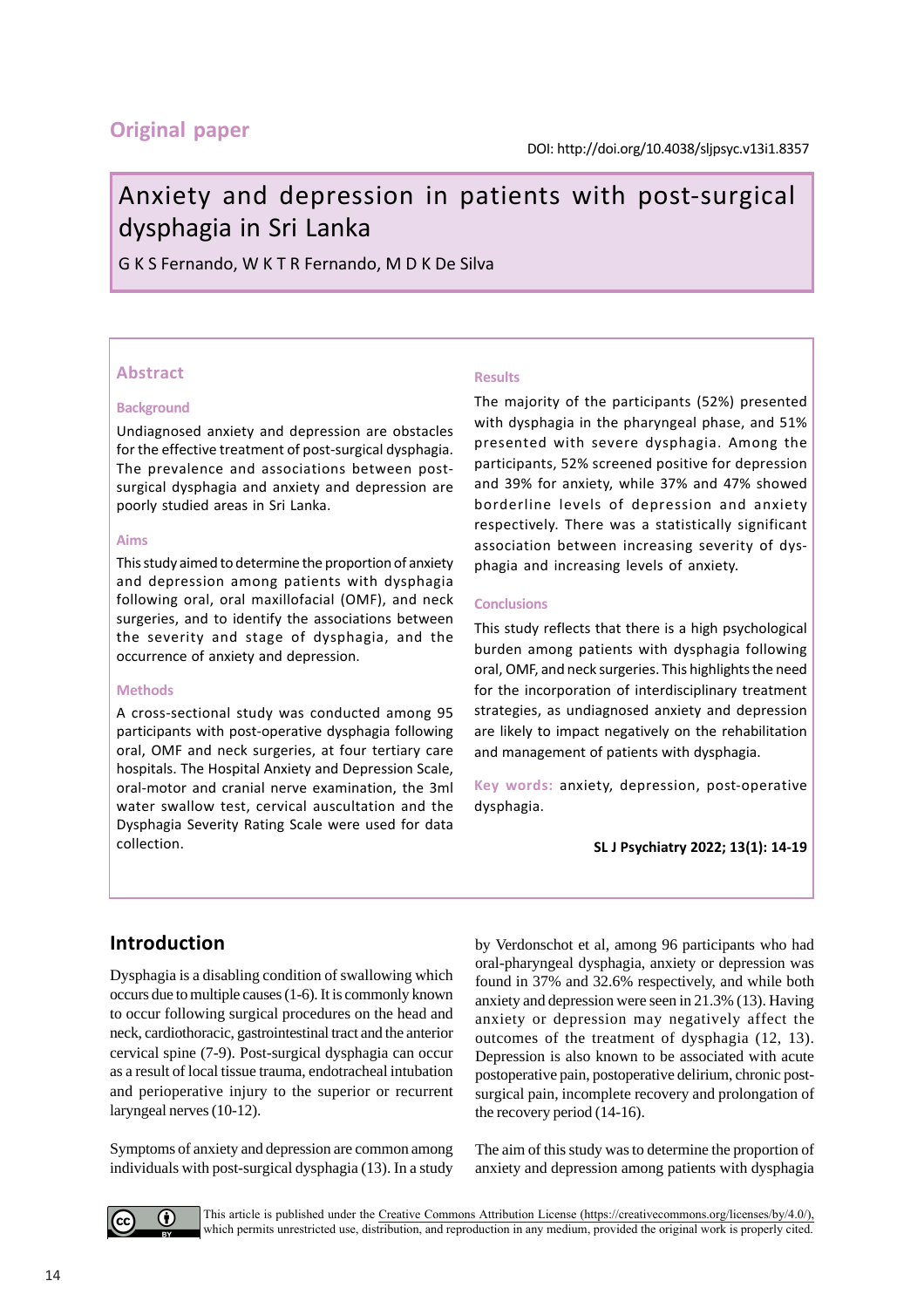following oral, oral maxillofacial (OMF), and neck surgeries, and to identify the associations between the severity and stage of dysphagia, and the occurrence of anxiety and depression.

## **Methods**

A descriptive cross-sectional study was conducted at general surgical, ear nose throat (ENT) and oral maxillofacial (OMF) wards at the National Hospital Sri Lanka, Colombo North Teaching Hospital, Ragama, Apeksha Hospital, Maharagama and District General Hospital, Gampaha. All individuals who presented with dysphagia following oral, OMF, or neck surgeries at these hospitals between November 2019-September 2020 were invited to participate in the study. Participants aged 18- 80 years, who could understand the written and spoken language, and who scored above 24 on the Mini Mental State Examination (MMSE) were included in the study (17, 18). Individuals who had a history of any diagnosed psychiatric disorder, or who were prescribed antidepressants or anxiolytic drugs, who had altered levels of consciousness, or a recent history of cerebrovascular accident (within the past 6 months), or who had undergone surgery within the last 7 days were excluded from the study.

The phase of dysphagia was determined based on findings of the oral-motor and cranial nerve examinations, the 3ml water swallow test, and cervical auscultation (19, 20). The adapted Dysphagia Severity Rating Scale (DSRS) by Waxman was used to determine the severity of dysphagia (21, 22). The DSRS is a six-item rating scale in which zero indicates normal swallowing and six indicates severe dysphagia (22). The 14-item, selfadministrated Hospital Anxiety and Depression Scale (HADS) was used to screen for anxiety and depression among the participants. The scores of the depression and anxiety subscales of the HADS are interpreted as follows: Normal  $(0 - 7)$ , borderline  $(8 - 10)$ , and abnormal level or score (11 - 21) (23). The HADS has been validated and previously used in Sri Lanka to assess for anxiety and depression among the Sri Lankan population  $(24 - 27)$ .

Ethical clearance was obtained from the Ethics Review Committee, Faculty of Medicine, University of Kelaniya. SPSS version 21.0 software was used for the data analysis. The Fisher's Exact Test was used to determine any associations between the phase and severity of dysphagia and the anxiety and depression scores.

## **Results**

Of the 95 participants included in the study, a majority were male  $(80\%)$  (Table 1). The mean age was  $60.6$  ( $\pm$ 10.58) years. More than half of the participants presented with nasogastric tube feeding (67%). A majority of participants had severe dysphagia (51%), followed by moderately severe dysphagia (28%) (Table 2). A majority presented with dysphagia in the pharyngeal phase (52%).

According to the anxiety subscale of the HADS, 45% and 39% of participants were found to be suffering from borderline and abnormal levels of anxiety, respectively. Based on the depression subscale of the HADS, half (51%) of the participants were found to screen positive for features of depression, while 37% had borderlinelevels of symptoms (Table 3). Increasing severity of dysphagia was significantly associated with the presence of either borderline or abnormally high scores for anxiety (p=0.031) (Table 3). There was no apparent pattern or association between the phase of dysphagia and scores of the anxiety subscale of HADS (Table 3). There was also no significant association between the severity of dysphagia and occurrence of depression.

| Table 1. Demographic and clinical details of study<br>participants (n=95)        |                                                   |  |  |  |  |
|----------------------------------------------------------------------------------|---------------------------------------------------|--|--|--|--|
| Gender, n(%)<br>Male<br>Female                                                   | 76 (80)<br>19 (20)                                |  |  |  |  |
| Age<br>Mean $(± SD)$<br>Range                                                    | $60.6$ ( $\pm$ 10.6)<br>$29 - 85$                 |  |  |  |  |
| Body Weight(Kg), mean ± SD<br>Pre-operative<br>Post-operative                    | 67.3 $(+8)$<br>56.8 $(\pm 8.3)$                   |  |  |  |  |
| Type of the surgery, $n(\%)$<br>Neck<br>OMF<br>Oral                              | 51 (54)<br>20(21)<br>24 (25)                      |  |  |  |  |
| Nutritional intake, n(%)<br>ΝG<br>NG+PEG<br>NG+oral-intake<br>Oral-intake<br>PEG | 64 (67)<br>01(01)<br>02(02)<br>24 (25)<br>04 (04) |  |  |  |  |

PEG - Percutaneous Endoscopic Gastrostomy NG - Nasogastric Tube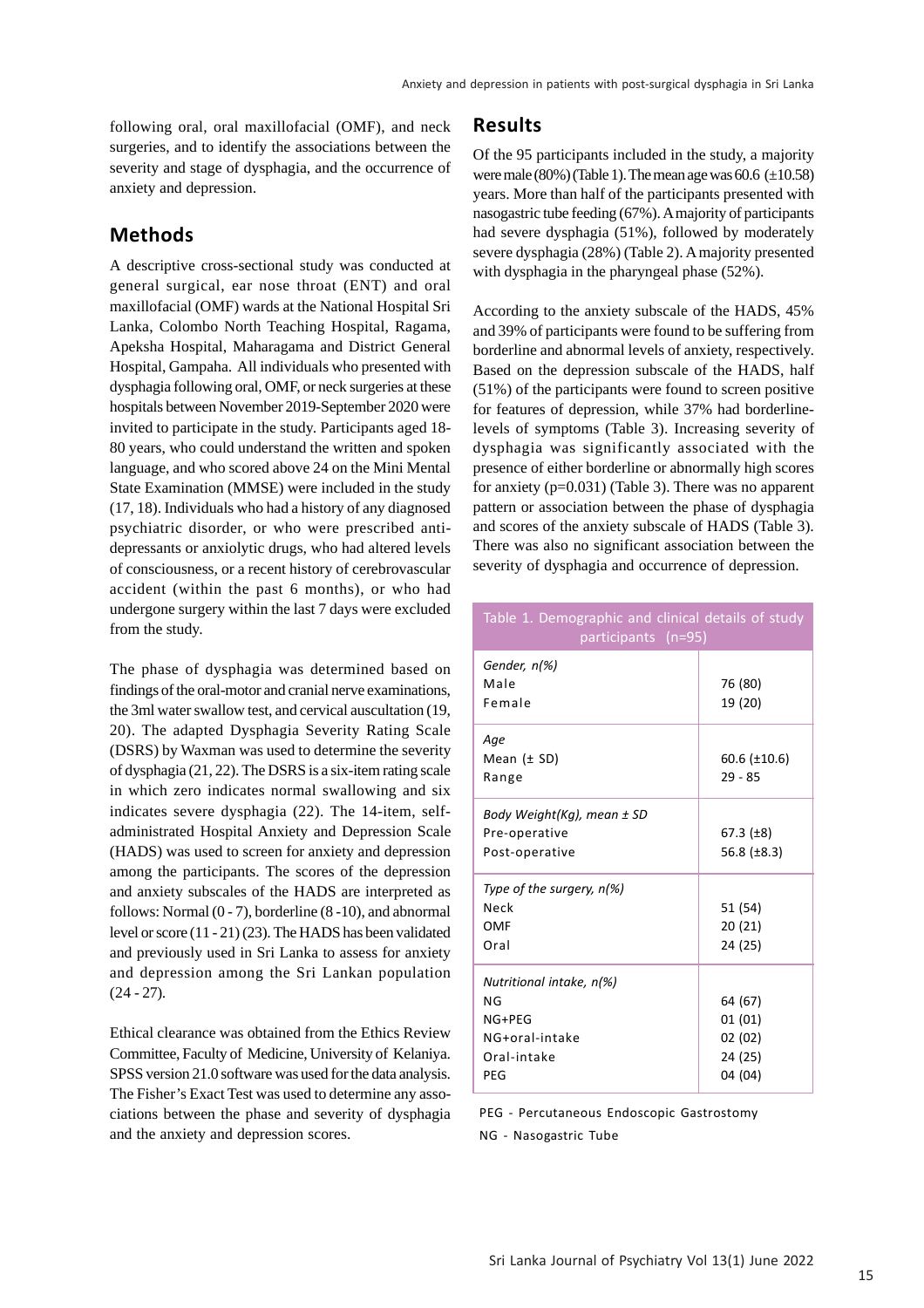Fernando, Fernando, De Silva

| Table 2. Distribution of phase and severity of dysphagia |                    |                                                         |                    |  |  |  |  |  |
|----------------------------------------------------------|--------------------|---------------------------------------------------------|--------------------|--|--|--|--|--|
| Phase of dysphagia                                       | n(%)               | Severity of dysphagia                                   | n(%)               |  |  |  |  |  |
| Oral<br>Oral & Pharyngeal                                | 14 (15)<br>28 (29) | 1 - Minimal dysphagia<br>2 - Mild dysphagia             | 00(00)<br>12 (13)  |  |  |  |  |  |
| Pharyngeal<br>Oesophageal                                | 49 (52)<br>04 (04) | 3 - Mild-moderate dysphagia<br>4 - Moderate dysphagia   | 05 (05)<br>03(03)  |  |  |  |  |  |
|                                                          |                    | 5 - Moderately severe dysphagia<br>6 - Severe dysphagia | 27 (28)<br>48 (51) |  |  |  |  |  |

| Table 3. Association between the phase and severity of dysphagia and severity of anxiety / depression |                      |         |                      |                     |                  |         |  |  |  |
|-------------------------------------------------------------------------------------------------------|----------------------|---------|----------------------|---------------------|------------------|---------|--|--|--|
| Phase of dysphagia                                                                                    | HADS - A<br>$n(\%)$  |         |                      | HADS - D<br>$n(\%)$ |                  |         |  |  |  |
|                                                                                                       | N                    | В       | Α                    | N                   | B                | Α       |  |  |  |
| Oral                                                                                                  | 05 (36)              | 04 (29) | 05(36)               | 03(21)              | 05(36)           | 06 (43) |  |  |  |
| Oral + Pharyngeal                                                                                     | 01(04)               | 13 (46) | 14 (50)              | 02(07)              | 10 (36)          | 16 (57) |  |  |  |
| Pharyngeal                                                                                            | 09 (18)              | 24 (49) | 16 (33)              | 04 (08)             | 20(41)           | 25(51)  |  |  |  |
| Oesophageal                                                                                           | 00(00)               | 02(50)  | 02(50)               | 02(50)              | 00(00)           | 02(50)  |  |  |  |
| Total                                                                                                 | 15 (16)              | 43 (45) | 37 (39)              | 11 (12)             | 35 (37)          | 49 (52) |  |  |  |
|                                                                                                       | $F = 9.06$ (p=0.134) |         | $F = 7.67 (p=0.223)$ |                     |                  |         |  |  |  |
|                                                                                                       | $HADS - A n(*)$      |         |                      |                     |                  |         |  |  |  |
| Severity of dysphagia                                                                                 |                      |         |                      |                     | $HADS - D n(\%)$ |         |  |  |  |
|                                                                                                       | N                    | B       | Α                    | N                   | В                | Α       |  |  |  |
| 2 - Mild dysphagia                                                                                    | 03(25)               | 01(08)  | 08 (67)              | 04 (33)             | 02(17)           | 06 (50) |  |  |  |
| 3 - Mild - Moderate dysphagia                                                                         | 03(60)               | 01(20)  | 01(20)               | 01(20)              | 01(20)           | 03(60)  |  |  |  |
| 4 - Moderate dysphagia                                                                                | 00(00)               | 02(67)  | 01(33)               | 00(00)              | 01(33)           | 02(67)  |  |  |  |
| 5 - Moderately severe dysphagia                                                                       | 03(11)               | 15 (56) | 09(33)               | 02(07)              | 12 (44)          | 13 (48) |  |  |  |
| 6 - Severe dysphagia                                                                                  | 06(13)               | 24 (50) | 18 (38)              | 04 (08)             | 19 (40)          | 25 (52) |  |  |  |
| Total                                                                                                 | 15 (16)              | 43 (45) | 37 (39)              | 11(12)              | 35(37)           | 49 (52) |  |  |  |

HADS; Hospital Anxiety and Depression Scale, HADS-A: Anxiety Subscale, HADS-D: Depression Subscale, N=Normal, B=Borderline, A=Abnormal (p< 0.05).

Scoring Ranges; Normal (0-7), Borderline (8-10), Abnormal (11-21)

# **Discussion**

Post-operative dysphagia can be managed by pharmacological, behavioural, psychological, and rehabilitation methods (28, 29). The psychological health of the patient is an important factor that affects treatment outcomes, and it is very important to investigate for symptoms of anxiety and depression in this population (30, 31). In this study, a majority of participants with post-surgical dysphagia were found to have either borderline or abnormally high levels of anxiety and/ or depression, according to the HADS. A study done in the Netherlands among a group of participants with oncological diseases of the head and neck, or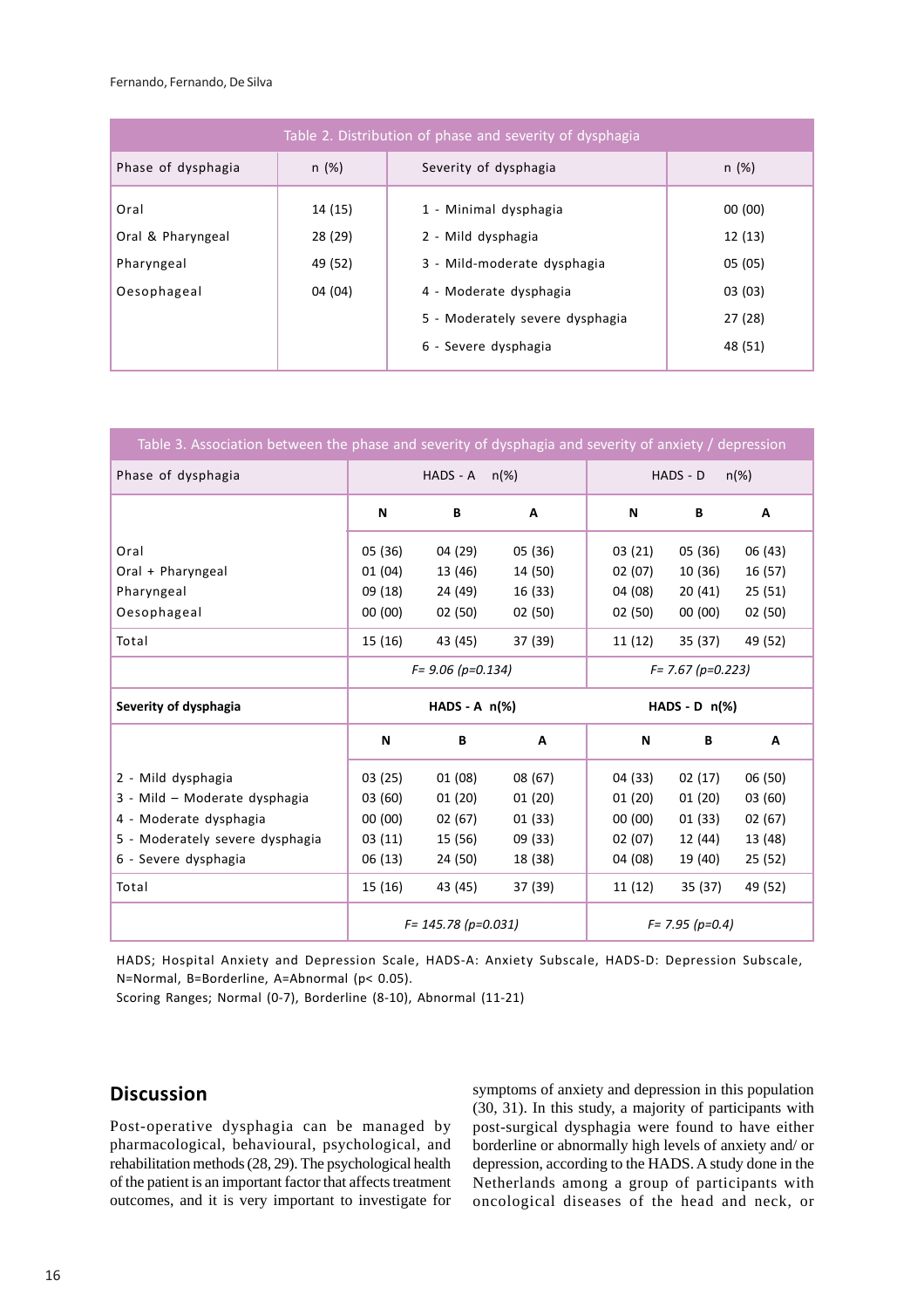neurological or miscellaneous aetiologies, found that clinical symptoms of anxiety and depression were present among 37% and 33% of the participants respectively, and depression was significantly associated with the perception of disabled dietary intake and poor quality of life (13). In this study, we found a significant association between the severity of dysphagia and the presence of borderline or abnormal levels of anxiety, in keeping with previous findings (13, 32). However we did not find any statistical significance between the severity of dysphagia and depression.

## **Strengths and limitations**

A strength of our study is that questionnaires used for screening of depression and anxiety have been validated for use in the Sri Lankan context (24). Given the cross-sectional nature of our study, we were not able to establish a causative relationship between dysphagia and anxiety. Many other factors, such as fears about the underlying disorder, the long hospital stay, family or financial stressors, may also have contributed towards the anxiety in our study population. Furthermore, anxiety itself may worsen the feeling of dysphagia (33).

## **Conclusions**

Our findings indicate the importance of exploring for symptoms of anxiety and depression in patients with dysphagia, and of conducting psychiatric assessments to diagnose and treat anxiety and/or depressive disorders. A considerable number of participants diagnosed with post-operative dysphagia in our study were experiencing symptoms of anxiety or depression. The severity of the dysphagia was significantly associated with the degree of anxiety experienced. Untreated anxiety and depression is likely to be an obstacle in the management of dysphagia in these patients.

At present, assessment for psychiatric symptoms is not routinely incorporated in the evaluation of patients with dysphagia following OMF, neck, and oral surgeries, and this should be considered in future. It is also important to educate the patient and the family members regarding the risk of developing dysphagia and associated psychological stressors, during the preoperative consultation.

Future studies should be conducted in different locations in Sri Lanka, to explore other factors that could be associated with psychological morbidity, such as socioeconomic and educational status of the participants, post-operative pain or discomfort, and details of the hospital stay. More research is also needed for development of specific evaluation procedures, and establishment of multidisciplinary care plans for

management of dysphagia, including consideration of both psychological and physical aspects of healthcare.

# **Acknowledgements**

The authors gratefully acknowledge the help of the study participants, hospital directors and consultant specialists who granted permission or supported data collection in the relevant hospitals. The authors also thank Dr. Asiri Rodrigo, Prof. A Pathmeswaran, Mr. Udara Sovis, Mr. Nimantha Bandara, Mr. S Chandraserkara, Mr. S D Karunarathne, Mr. R Kularathane, Ms. C Sewwandi, Mr. H Amunugama and all others who supported this study.

#### **Statement of contribution**

All authors contributed to the development of project. The first author conducted data collection, analysis and drafting of the manuscript. Both the second and third authors reviewed, commented on drafts and supervised the study. All authors have reviewed and approved the final version of the article.

## **Conflicts of interest**

None declared.

**G K S Fernando,** Faculty of Medicine, University of Kelaniya, Sri Lanka

**W K T R Fernando,** Department of Psychiatry, Faculty of Medicine, University of Kelaniya, Sri Lanka

**M D K De Silva,** Department of Disability Studies, Faculty of Medicine, University of Kelaniya, Sri Lanka

**Corresponding author:** G K S Fernando

**Email:** 1130kethakifernando@gmail.com

http://orcid.org/ 0000-0001-9687-6813

## **References**

- 1. Logemann JA. Role of the modified barium swallow in management of patients with dysphagia. Otolaryngol Head Neck Surg 1997; 116(3): 335-8.
- 2. Cichero J, Murdoch B. Foundation, Theory and Practice. John Wiley & Sons, Ltd.; 2006. 26 p.
- 3. Garden AS, Lewin JS, Chambers MS. How to reduce radiation-related toxicity in patients with cancer of the head and neck. Curr Oncol Rep 2006; 8(2): 140-5.
- 4. Landera MA, Lundy DS, Sullivan PA. Dysphagia after total laryngectomy. Perspectives on Swallowing and Swallowing Disorders (Dysphagia). 2010; 19(2): 39-44.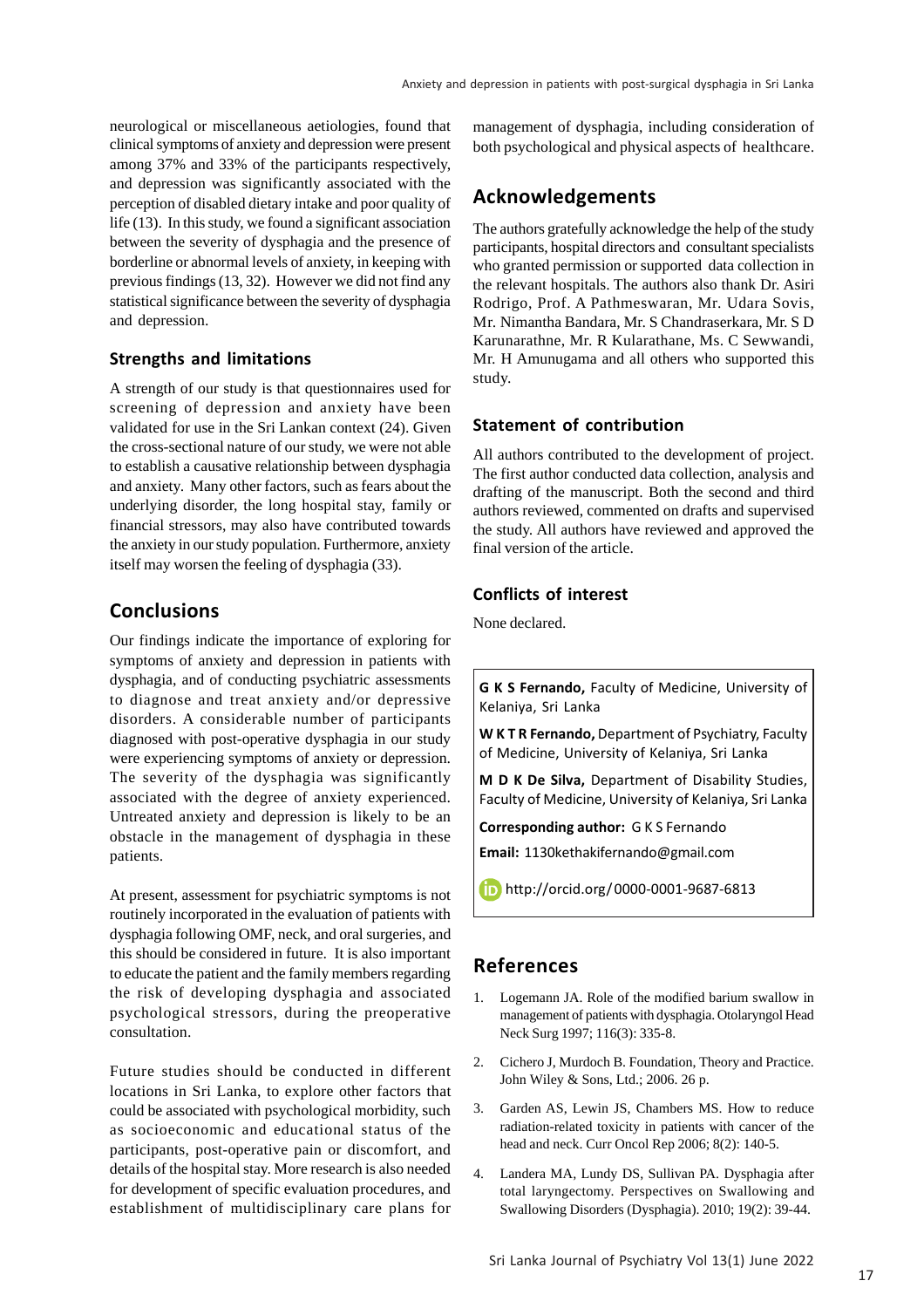- 5. Pauloski BR. Rehabilitation of Dysphagia Following Head and Neck Cancer. Phys Med Rehabil Clin N Am [Internet]. 2008; 19(4): 889 928.http://dx.doi.org/10.1016/j.pmr. 2008.05.010
- 6. Gilbody JS. Review Article Errors of deglutition real and imagined; or, don't forget the psyche. J Laryngol Otol 1991; 105: 807-11.
- 7. Gundry SR, Borkon AM, McIntosh CL, Morrow AG. Candida esophagitis following cardiac operation and shortterm antibiotic prophylaxis. J Thorac Cardiovasc Surg [Internet] 1980; 80(5): 661-8. http://dx.doi.org/10.1016/ S0022-5223(19)37710-4
- 8. Leslie P, Carding PN, Wilson JA. Investigation and management of chronic dysphagia. Br Med J 2003; 326(7386): 433-6.
- 9. Martin RE, Neary MA, Diamant NE. Dysphagia following anterior cervical spine surgery. Dysphagia 1997; 12(1): 2-8.
- 10. Andersson B, Andersson R, Brandt J, Höglund P, Algotsson L, Nilsson J. Gastrointestinal complications after cardiac surgery – improved risk stratification using a new scoring model. Interact Cardiovasc Thorac Surg 2010; 10(3): 366-70.
- 11. Penner JL. Psychosocial Care of Patients with Head and Neck Cancer. Semin Oncol Nurs [Internet] 2009; 25(3): 231-41. http://dx.doi.org/10.1016/j.soncn.2009.05.008
- 12. Shan HZ, Liang CW, Quan HZ, Hui YZ. Dysphagia in Tongue Cancer Patients Before and After Surgery. J Oral Maxillofac Surg [Internet] 2016; 74(10): 2067-72. Available from: http://dx.doi.org/10.1016/j.joms.2016.03.031
- 13. Verdonschot RJCG, Baijens LWJ, Serroyen JL, Leue C, Kremer B. Symptoms of anxiety and depression assessed with the Hospital Anxiety and Depression Scale in patients with oropharyngeal dysphagia. J Psychosom Res [Internet] 2013; 75(5): 451-5. Available from: http:// dx.doi.org/10.1016/j.jpsychores.2013.08.021
- 14. Verdonschot RJCG, Baijens LWJ, Vanbelle S, Kolk I van de, Kremer B, Leue C. Affective symptoms in patients with oropharyngeal dysphagia: A systematic review. J Psychosom Res 2017; 97(March): 102-10.
- 15. Sadock BJ, Sadock VA, Ruiz P. Synopsis of Psychiatry Behavioral Sciences/Clinical Psychiatry. 11<sup>th</sup> ed. Wolters Kluwer at Two Commerce Square, 2001 Market Street, Philadelphia, PA; 2005.
- 16. Ghoneim MM, Hara MWO. Depression and postoperative complications: An overview. BMC Surg [Internet]. 2016; 1-10. http://dx.doi.org/10.1186/s12893- 016-0120-y
- 17. Folstein MF, Folstein SE, McHugh PR. "Mini-mental state" A practical method for grading the cognitive state of patients for the clinician. J Psychiatr Res. 1975; 12: 189-98.
- 18. De Silva HA, Gunatilake SB. Mini Mental State Examination in Sinhalese: A sensitive test to screen for dementia in Sri Lanka. Int J Geriatr Psychiatry 2002; 17(2): 134-9.
- 19. Castell DO, Donner MW. Evaluation of dysphagia: A careful history is crucial. Dysphagia 1987; 2(2): 65-71.
- 20. Molokwu AJ. Assessment of dysphagia in people with Parkinson's disease, multiple sclerosis and muscular dystrophy. J Behav Dev 2015; 36(15): 367-73.
- 21. Vertigan AE, Gibson PG. Urge to cough and its application to the behavioural treatment of cough. Bratislava Med J 2011; 112(3): 102-8.
- 22. Waxman MJ, Durfee D, Moore M, Morantz RA, Koller W. Nutritional Aspects and Swallowing Function of Patients With Parkinson's Disease. Nutrition Clinical Pract 1990; 5(5): 196-9.
- 23. Zigmond A, Snalth R. The Hospital Anxiety and Depression Scale. Acta Psychiatric Scand [revista en Internet] 2014 [acceso 28 de noviembre de 2019]; 64(5): 361-370. 1983; (6): 361-70.
- 24. Suraweera C, Hanwella R, Sivayokan S, De Silva V. Rating Scales validated for Sri Lankan populations. Sri Lanka J Psychiatry 2013; 4(2): 16.
- 25. Galhenage JS, Rupasinghe JP, Abeywardena GS, De Silva AP, Williams SS, Gunasena B. Psychological morbidity and illness perception among patients receiving treatment for tuberculosis in a tertiary care centre in Sri Lanka. Ceylon Med J 2016 Mar 21; 61(1).
- 26. Galhenage JS, Rupasinghe JP, Weerasinghe WB, Abeywardena GS, Williams SS, Gunasena B. Anxiety and depression among patients at a tertiary care respiratory clinic in Sri Lanka. Sri Lanka J Psych. 2018 Jun 28; 9(1): 9-14.
- 27. De Silva D. Anxiety disorders in Sri Lanka. (unpublished dissertation). Colombo: Postgraduate Institute of Medicine, University of Colombo; 2003.
- 28. Pais-Ribeiro JL, da Silva AM, Vilhena E, Moreira I, Santos E, Mendonca D. The hospital anxiety and depression scale, in patients with multiple sclerosis. Neuropsychiatric Dis Treat 2018; 14: 3193-7.
- 29. Langton SG, Bradley PF. The management of dysphagia after surgery for oral malignancy. Br J Oral Maxillofacial Surg 1992; 30(1): 8-13.
- 30. Terlingen LT, Pilz W, Kuijer M, Kremer B, Baijens LW. Diagnosis and treatment of oropharyngeal dysphagia after total laryngectomy with or without pharyngoesophageal reconstruction: Systematic review. Head Neck 2018; 40(12): 2733-48.